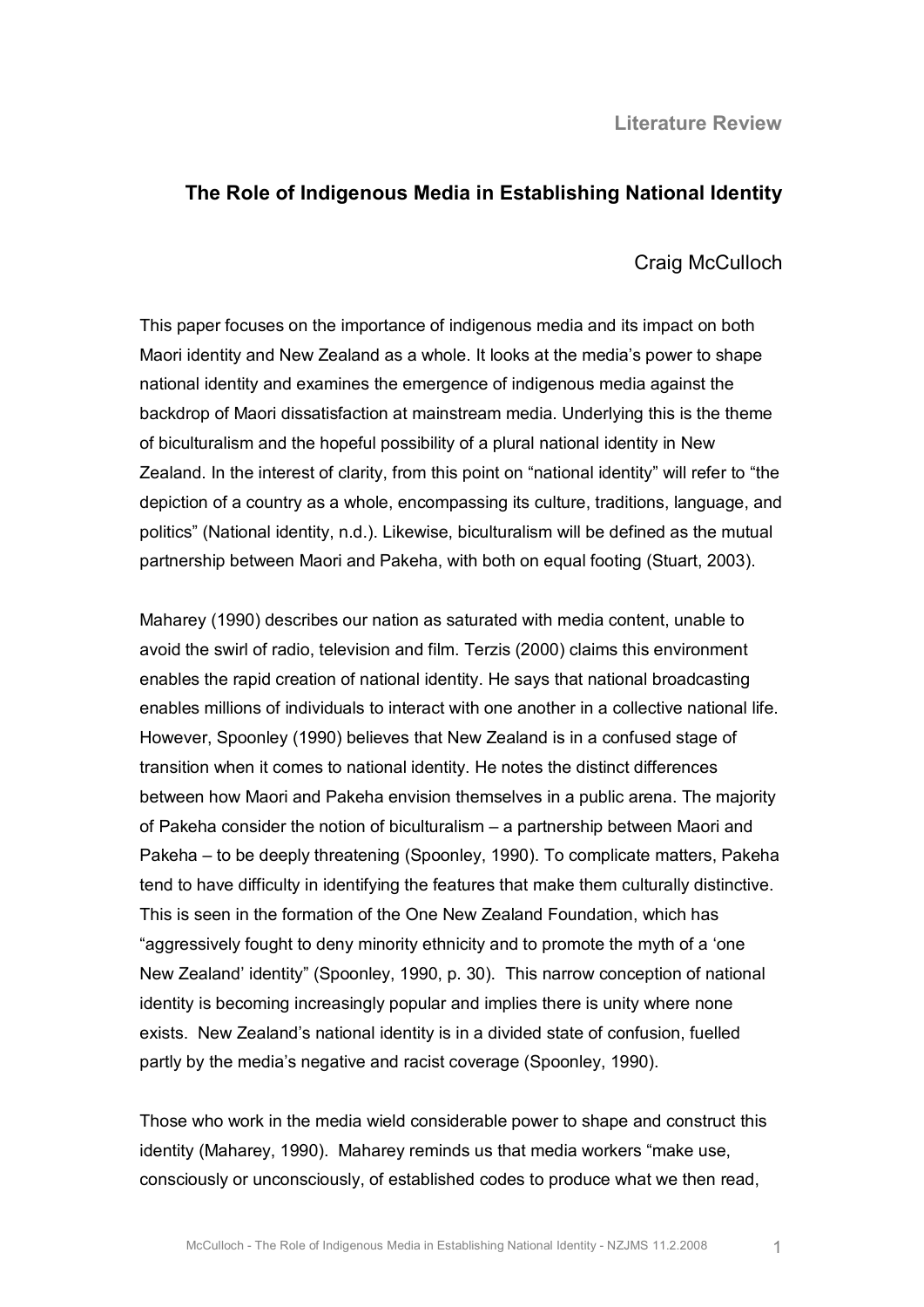see or hear" (p. 18). This material is constructed, often unintentionally, to represent reality in a certain way. Maharey explains that while the media endeavour to portray a range of opinions, they direct discussion on what they perceive to be the most acceptable view, which tends to be that of the majority. Spoonley (1990) extends on this, saying the media's power to "create facts and confirm values" (p. 31) makes them the utmost influence on public opinion. The media's need to report news in a truncated form results in the portrayal of a distorted picture (Spoonley, 1990). This marginalises the views of minorities and defines how New Zealanders view the world and themselves – their national identity (Maharey, 1990).

The mass media is *not* culturally neutral (Stuart, 2007). In fact, Stuart (2007) says it "interacts with and changes the culture within which it is placed, and, by doing so, changes itself" (p. 20). This is in agreement with the idea that the media has the power to shape national identity and culture. Stuart argues that, as a country, we must move towards a bicultural national identity. He argues that the freedom to practise one's own culture, without undue pressure, is a basic human right. Stuart also points to Article Two of the Treaty of Waitangi, which guarantees Maori the right to practise their own culture in New Zealand. He stresses that both Maori and Pakeha deserve this right.

However, Bell (1995, as cited in Adds et al., 2005) believes New Zealand's market driven broadcasting system directly impairs the development of a bicultural national identity. She examines the definition of national identity and culture in terms of the Broadcasting Act 1989:

> *She found that certain groups are named and treated as sociological minorities – women, children, people with disabilities, minorities. Maori language and culture are also named in the Act and by a process of elimination, Bell identifies the centre of society as occupied by those who are not named, that is, ablebodied Pakeha men (Adds et al., 2005, p. 44).*

Bell (1995, as cited in Adds et al., 2005) argues that the Act endorses programming *about* marginal groups, rather than *for* them. She establishes that the market-driven system in New Zealand encourages the broadcasters to cater to the majority, rather than recognising the diversity of audience. This encourages the confused state of national identity in New Zealand (Spoonley, 1990).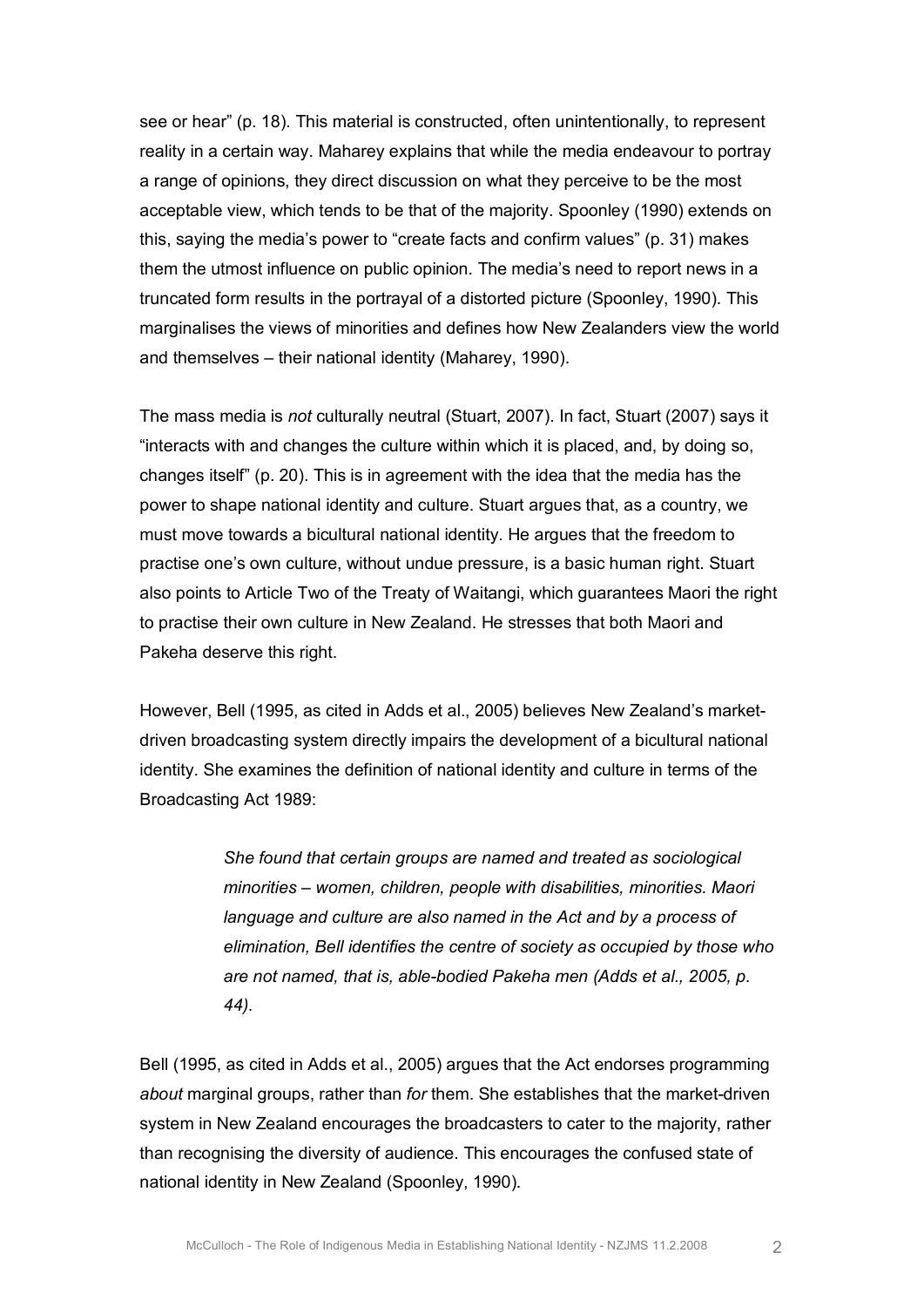Misa (as cited in Broadcasting Standards Authority, 2006) establishes that "there exists a deep dissatisfaction among many Maori with what is seen as mainstream media's unfairly negative portrayal of Maori" (p.85). This dissatisfaction is backed by considerable research (Abel, 1996; Adds et al., 2005; Barclay & Liu, 2003; Broadcasting Standards Authority, 2006; Matheson, 2007; Wilson, 1990). The historical neglect and mistreatment by mainstream media has motivated Maori to establish their own media (Stuart, 2003).

In the late 1980s, experiments in Maori radio broadcasting led to the establishment of two radio stations Te Upoko o te Ika and Radio Ngāti Porou (Maori Language Commission [MLC], n.d.). For the first time, Maori political leaders and thinkers were able to speak to Maori through their own channels (Stuart, 2003). In 1993, Te Mangai Paho, a Maori broadcasting funding agency, was established to promote Maori language and culture (MLC, n.d.). More than twenty Government-funded iwi radio stations began broadcasting around New Zealand. Five years later, the Government announced funding for a Maori television channel. This finally saw fruition on 28 March 2004 with the establishment of Maori Television (MLC, n.d.).

This advent of Maori media is exceedingly important to the construction of Maori national identity (Stuart, 2003). Maori previously had to rely on information filtered through Pakeha culture. Maori, conscious of this fact, rejected the media as biased, flawed and unhelpful (Stuart, 2003). This meant they had very little information to work with in order to formulate their own valid opinions. Maori media has changed this by exposing Maori to a whole array of opinions and information, presented in a culturally acceptable format (Stuart, 2003). Maori media has provided direct links with Maori communities, nurtured a sense of community and encouraged social justice and education (Stuart, 2003).

Maori media also enables Maori to redefine their national identity, free of Pakeha constraints (Stuart, 2003). Stuart (2003) argues that during the first half of the  $20<sup>th</sup>$ century, Maori identity was constructed by Pakeha anthropologists, ethnographers, sociologists and historians. By the middle of the  $20^{\text{th}}$  century, the mass media had adopted these views and assumed the role of defining Maori cultural characteristics. Maori identity has traditionally been largely constructed by Pakeha colonisers. Stuart (2003) believes Maori media, particularly radio, has enabled Maori to unify and reconstruct their identity. Maori radio has been at the forefront of "articulating Maori political aspirations in a national public sphere" (Stuart, 2003, p. 52). Today there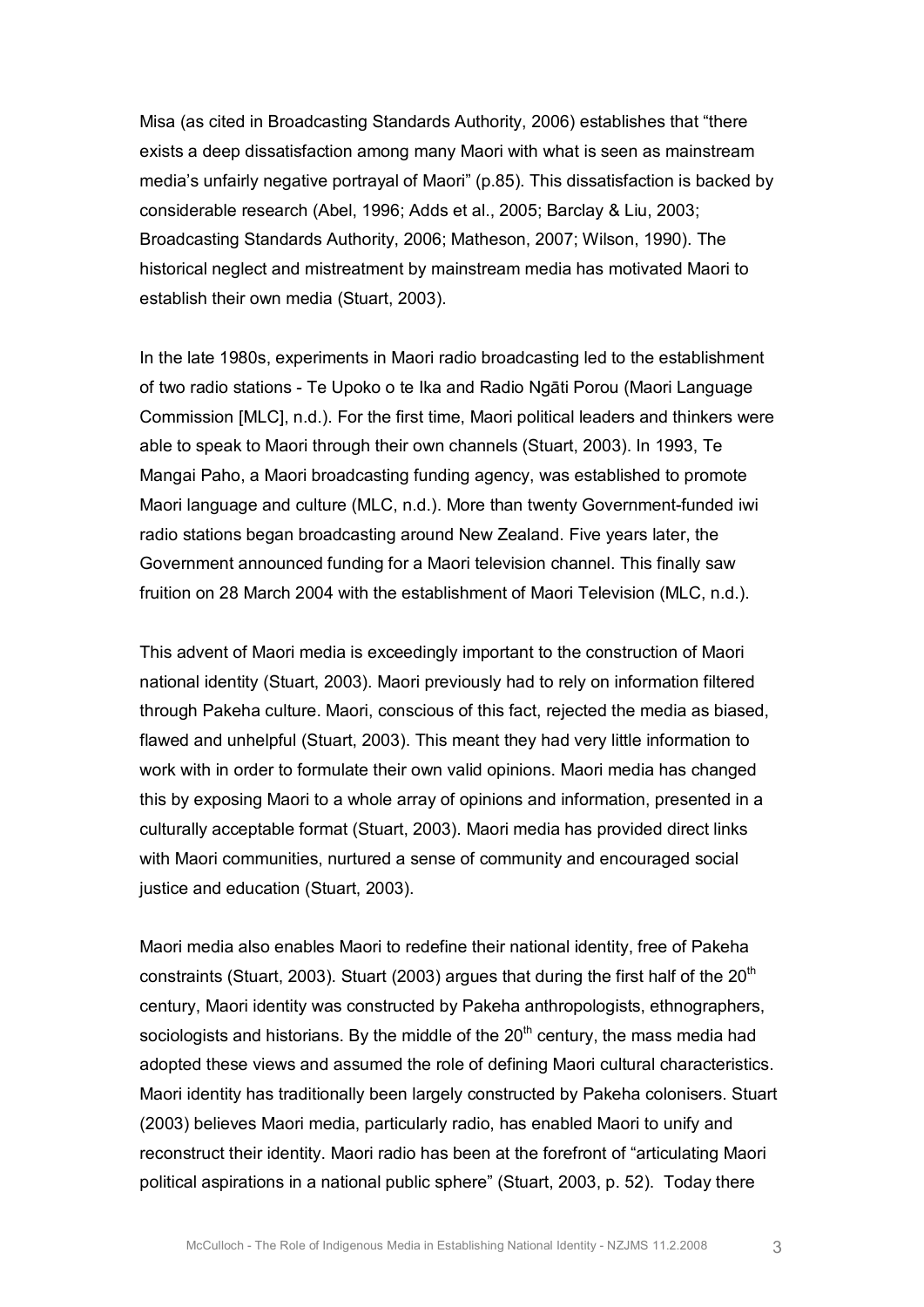are 21 recognised iwi radio stations in operation (Te Mangai Paho, 2008, p. 8). Stuart believes indigenous radio has been a powerful unifying force for Maori.

> *By providing Maori voices nationwide, disparate and dispersed groups were able to identify with the message of these politically active, culturally aware people. This unifying force is creating a Maori identity, constructed by Maori, instead of the previous Maori identity constructed by Pakeha (Stuart, 2003, p. 53).*

Similarly, Smith and Abel (2008) view indigenous television as a powerful tool for naturalising and revitalising Maori culture. Smith and Abel, however, take it a step further, claiming that indigenous television can in fact contribute to New Zealand's national culture as a whole. They point to the emergence of Maori Television in 2004 as an example. The station's audience is expanding from its core audience of fluent Maori speakers. It is also becoming the channel that the public turns to for typically public service material. The popularity of the channel's all-day scheduled Anzac Day programming in 2006 is a prime example (Smith & Abel, 2008).

Nevertheless, Stuart (2003) describes Maori media as developmental because of it educatory role. Stuart says the *main* objective of Maori media is to educate people to guarantee the survival of their language and culture. It also "actively seeks to promote positive images of Maori and to provide a Maori view of events and news" (p. 46).

This is seen clearly in Maori Television's function of service, as laid out in section 8 of the Maori Television Service Act, 2003:

> *The principal function of the Service is to promote te reo Maori me nga tikanga Maori [Maori language and customs] through the provision of a high quality, cost effective Maori television service, in both Maori and English, that informs, educates, and entertains a broad viewing audience, and, in doing so, enriches New Zealand's society, culture, and heritage (Maori Television Service Act 2003, p. 10).*

Smith and Abel (2008) extend on this, saying the most critical function of Maori Television is "to bring to light hither-to unseen visions of Aotearoa/NZ; to se with 'iwi eyes' the shape and contour of the nation's scape" (p. 10).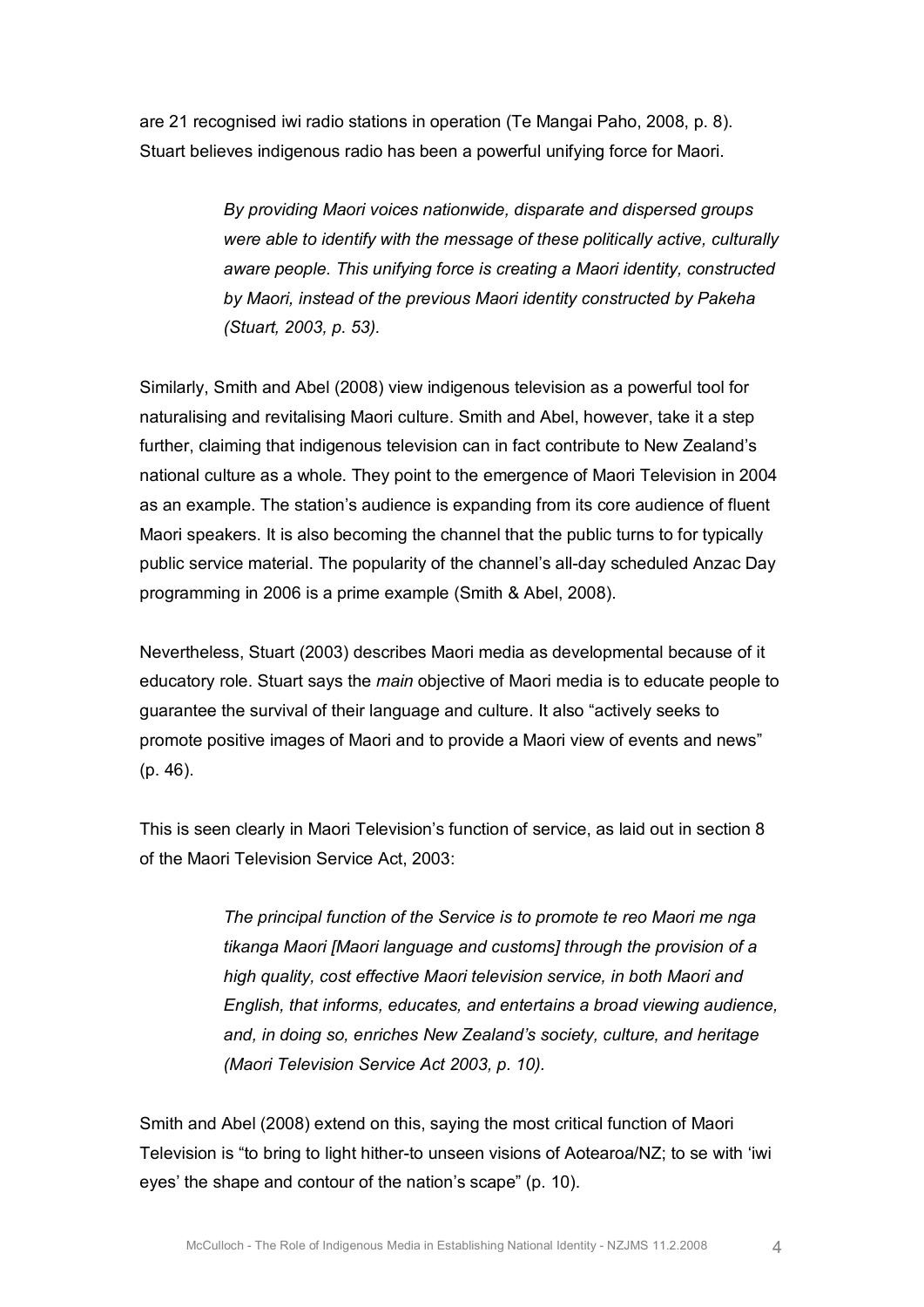Stuart (2003) believes that through Maori media, Maori have created their own arenas where Maori have the authorisation to speak and define their own identity. Stuart is hopeful this Maori-created identity and dialogue may lead to a radical bicultural democracy in which plurality is valued and conflict is seen as a healthy part of democracy.

While this sounds hopeful, there are still a number of issues that must be considered. Whaanga (1990) raises the issue that the strong presence of Maori media may, in fact, lead to the mainstream media avoiding their obligation to represent indigenous concerns in a fair and balanced manner. This is of great concern: it is necessary for Maori to have a legitimate voice within mainstream media if they are to ensure that Maori have a role in public decision-making processes (Barclay & Liu, 2003). Barclay and Liu believe a segregated and independent Maori media will not be able to challenge and ultimately overthrow the symbolic power held by Pakeha society. For this reason, Maori culture and identity *must* be integrated into mainstream (Barclay & Liu, 2003).

Smith and Abel (2008) raise the concern that the success of Maori Television may in fact hinder Maori progress in the nation. They suggest that the Government may tout this success as incorporating Maori "into an otherwise beige nation state" (p.6), while avoiding further structural changes to existing forms of governance.

> *The channel's address to a broad array of viewers … also runs the risk of the channel being co-opted by interests that do not advance the rights of Maori. One such interest could be a Government invested in supporting a world-class indigenous channel that can contribute to an affirmative and yet exclusively cosmetic bicultural brand both national and internationally (Smith & Abel, 2008, p. 12).*

*This raises the question: to what extent should Maori television conceal structural inequities, in order to foster a sense of bicultural national identity? (Smith & Abel, 2008).*

These questions and issues must be considered as we move forward into the future. Indigenous media is flourishing and is consistently praised for its successes (Smith & Abel, 2008). It has enabled the development of true Maori identity, unimpaired by Pakeha constructs (Stuart, 2003). However, the question remains, what role does this identity play in the encompassing New Zealand culture? Stuart (2003) asks,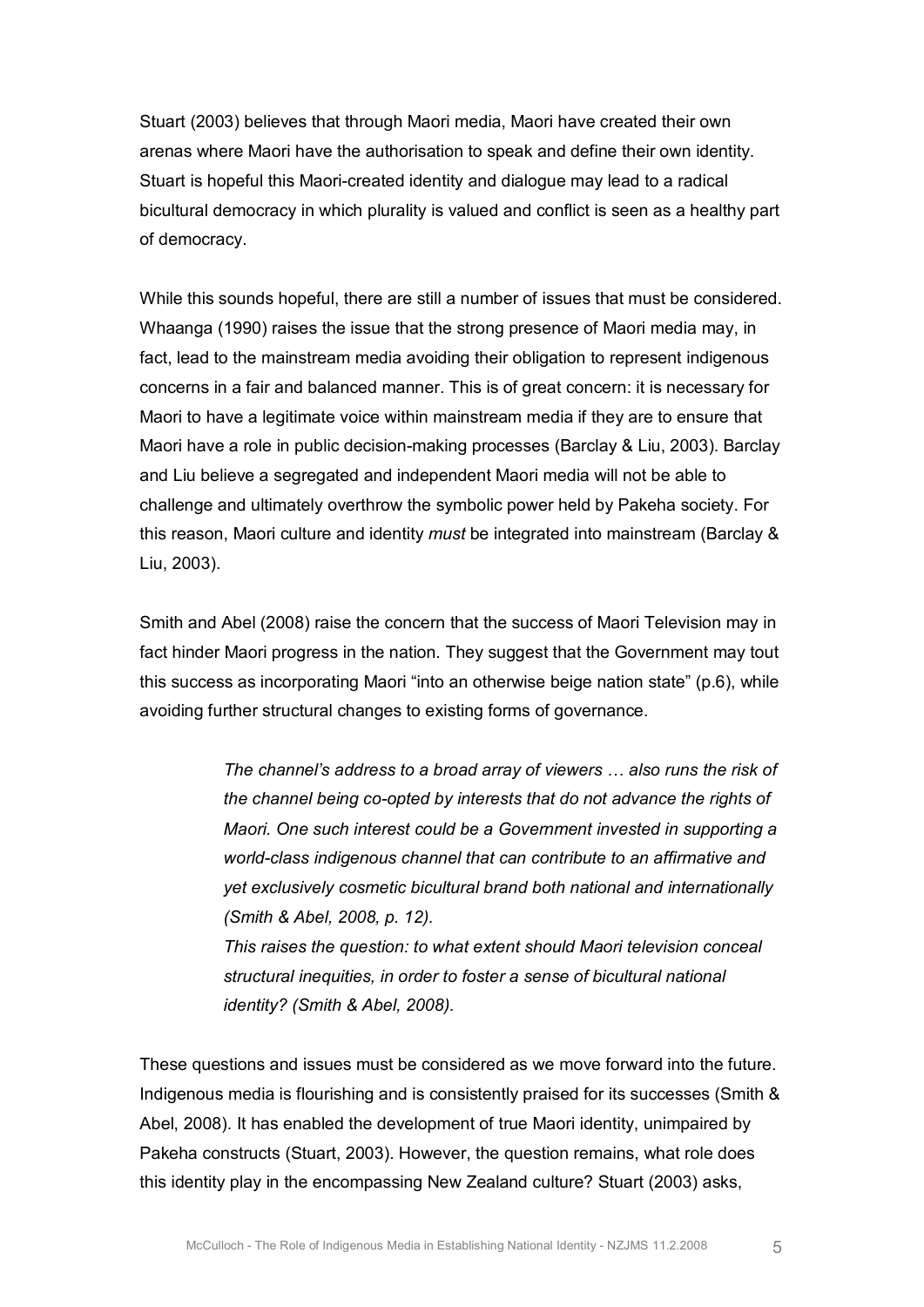"How do two fully developed identities relate to each other within the same society?"(p.57). This is arguably the most important question for the future of New Zealand and one that must be considered seriously by the media, as it holds the key to shaping our national identity (Maharey, 1990; Spoonley, 1990; Stuart, 2003).

## **Note on the contributor**

Craig McCulloch is a student at the Christchurch Polytechnic Institute of Technology.

## **Bibliography**

Abel, S. (1996). Television news as narrative: Telling stories about Waitangi Day. *Sites,* (33), 19-32

Adds, P., Bennett, M., Hall, M., Kernot, B., Russell, M., & Walker, T. (2005). *The portrayal of Maori and Te Ao Maori in broadcasting: The foreshore and seabed issue.* Wellington, New Zealand: Broadcasting Standards Authority.

Barclay, K., & Liu, J. (2003). Who gets voice? (Re)presentation of bicultural relations in New Zealand print media [PDF]. *New Zealand Journal of Psychology*, 32, 312. Retrieved from General OneFile database.

Broadcasting Standards Authority. (2006). *Significant viewpoints: Broadcasters discuss balance.* Wellington, New Zealand: Author.

Maharey, S. (1990). Understanding the Mass Media. In P. Spoonley, & W. Hirsh (Eds.), *Between the lines: Racism and the New Zealand media* (pp. 1325). Auckland, New Zealand: Heinemann Reed.

Maori Language Commission. (n.d). *History.* Retrieved October 3, 2008, from http://www.tetaurawhiri.govt.nz/english/issues\_e/hist/index.shtml

Maori Television Service (Te Aratuku Whakaata Irirangi Maori) Act 2003, No. 21 (2003). Retrieved from http://www.legislation.govt.nz/

Matheson, D. (2007). The interpretive resources of Aotearoa New Zealand journalists reporting on Maori. New Zealand Journal of Media Studies, 10(2), 91-103.